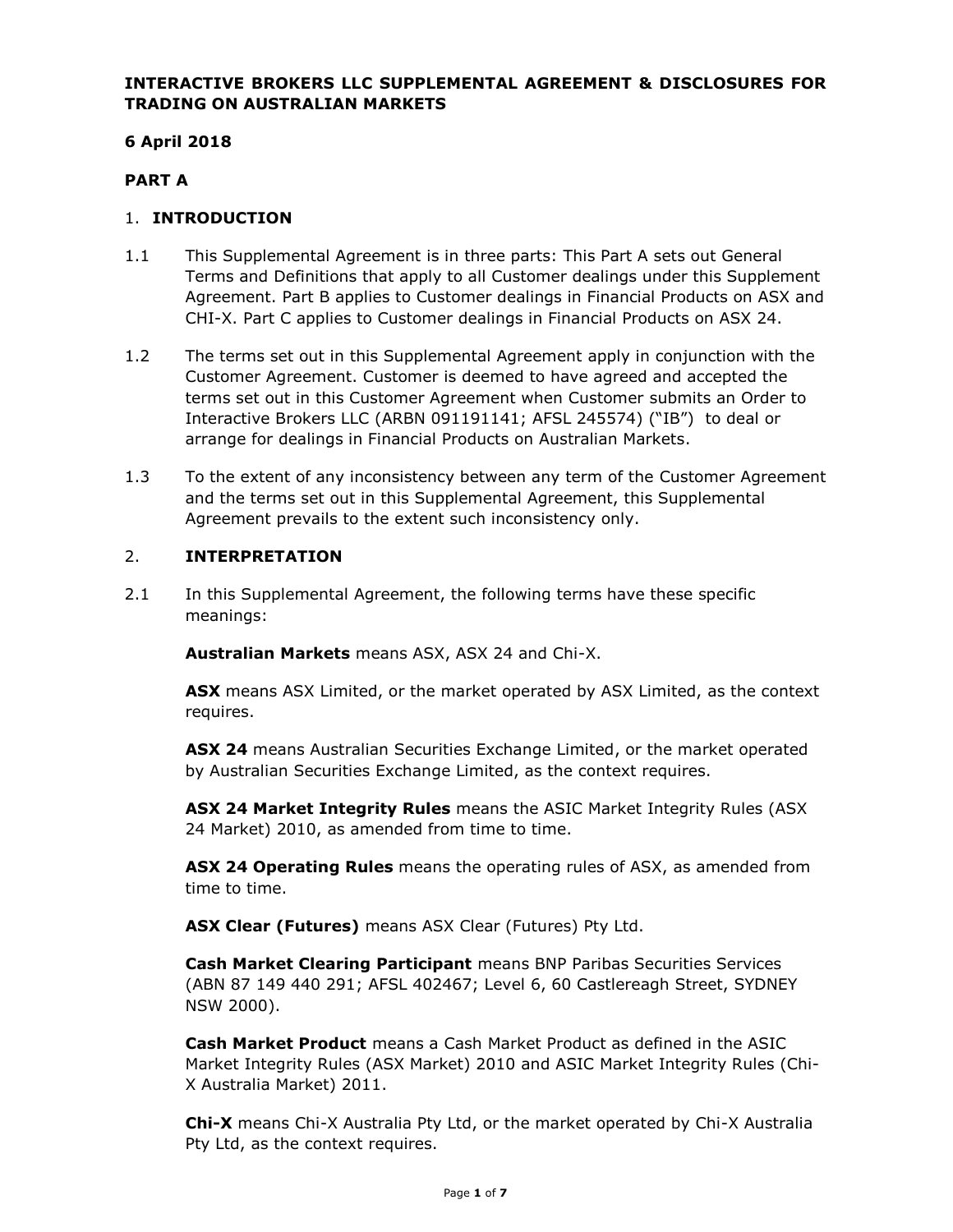**Clearing Facility** means the clearing and settlement facility, within the meaning of section 761A of the Corporations Act, through which transactions in Cash Market Products or Derivative Products have been or will be cleared.

**Clearing Participant** means Interactive Brokers Australia Pty Ltd (ACN 166 929 568; AFSL 453554; a participant of ASX Clear and ASX Clear (Futures)).

**Clearing Rules** has the meaning given to that term in ASIC Market Integrity Rules (ASX Market) 2010.

**Commodity Future** means a futures contract over an underlying commodity.

**Corporations Act** means the Corporations Act 2001.

**Customer Agreement** means the agreement between IB and the Customer pursuant to which IB provides brokerage and other services as amended or supplemented.

**ETF** has the meaning given to that term in ASIC Market Integrity Rules (ASX Market) 2010 or ASIC Market Integrity Rules (Chi-X Australia Market) 2011 as the context requires

**Equity Market Product** has the meaning given to that term in ASIC Market Integrity Rules (Chi-X Australia Market) 2011.

**Executing Participant** means Interactive Brokers Australia Pty Ltd (ACN 166 929 568; AFSL 453554; a participant of ASX, ASX 24 and Chi-X).

**Financial Product** has the meaning given to that term in section 761A of the Corporations Act, and includes Cash Market Products, Derivative Products, Equity Market Products, ETF's, Investment Products and futures, as the context requires.

**Guarantor** in relation to a Warrant has the meaning given in the Market Operating rules of the ASX.

**Investment Product** has the meaning given to that term in the ASIC Market Integrity Rules (Chi-X Australia Market) 2011

**Market Operator** means either the ASX or Chi-X as the context requires.

**Market Operating Rules** has the meaning given to that term in ASIC Market Integrity Rules (ASX Market) 2010, ASIC Market Integrity Rules (ASX 24 Market) 2010 or ASIC Market Integrity Rules (Chi-X Australia Market) 2011, as the context requires.

**Market Integrity Rules** means the ASIC Market Integrity Rules (ASX Market) 2010, ASIC Market Integrity Rules (ASX 24 Market) 2010 or ASIC Market Integrity Rules (Chi-X Australia Market) 2011, as the case context requires.

**Market Participant** means a participant in the markets operated by ASX, ASX 24 or Chi-X, as the case may be, and admitted under the applicable Market Operating Rules.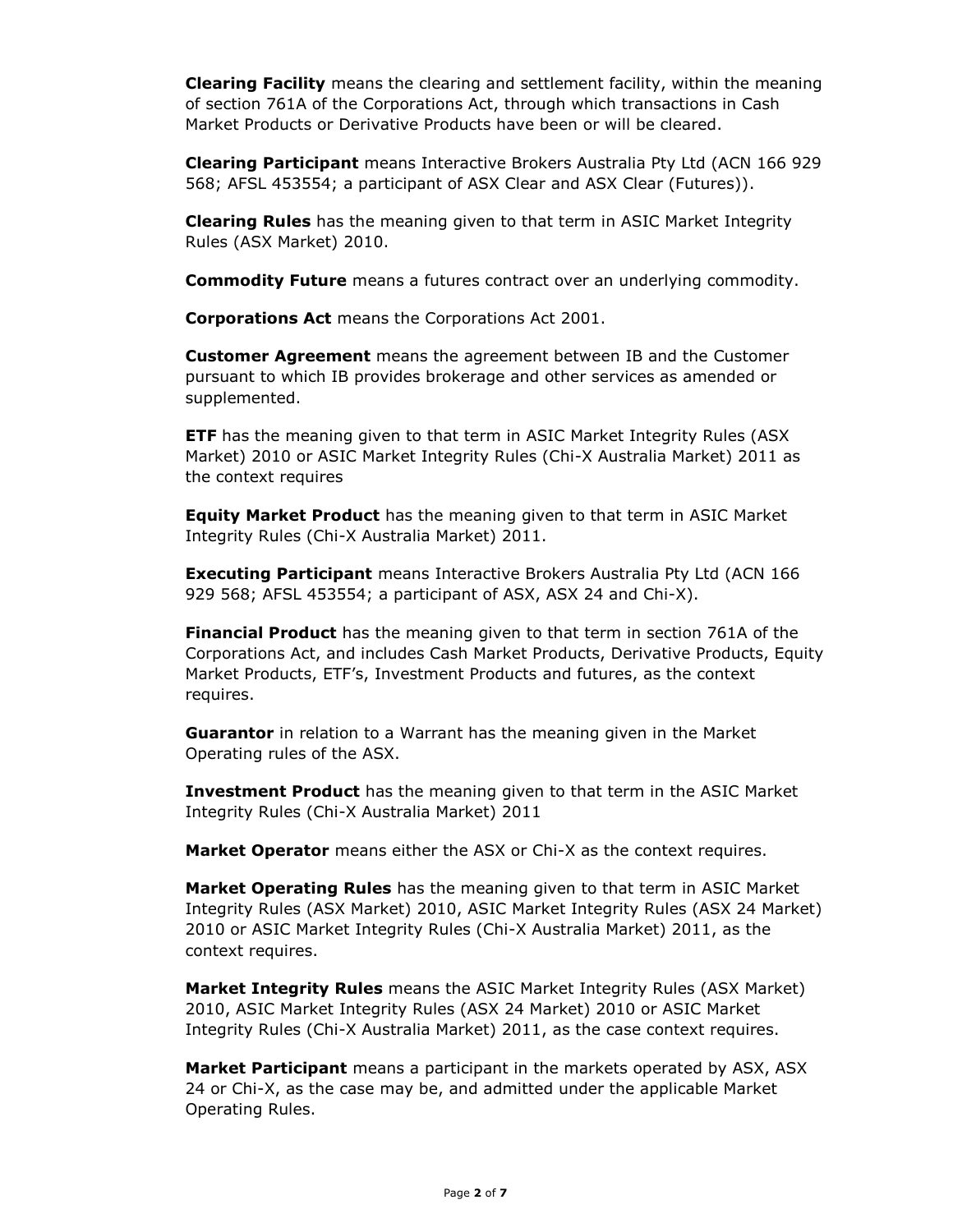**Option** means an Options Market Contract as defined in the ASIC Market Integrity Rules (ASX Market) 2010.

**Order** means an instruction received from time to time by IB for the sale or purchase of Financial Products.

**Retail Customer** has the meaning given to that term in section 761G of the Corporations Act.

**Warrant** has the meaning given to that term in the ASIC Market Integrity Rules (ASX Market) 2010 or ASIC Market Integrity Rules (Chi-X Australia Market) 2011 as the context requires.

**Warrant-Issuer** in relation to a Warrant, has the meaning given in the Market Operating Rules of the ASX.

2.2 Capitalised Terms used herein, that are not defined in this Supplemental Agreement, have the meaning given to them in either of the Market Integrity Rules or Market Operating Rules as the case may be.

### 3. **GENERAL CUSTOMER ACKNOWLEDGEMENTS:**

- 3.1 Customer acknowledges:
	- (a) Orders and transactions in Financial Products are subject and bound by the applicable Market Operating Rules and the procedures, customs, usages and practices of the applicable financial market, the relevant financial market operator and its affiliates, as the case may be, as amended from time to time.
	- (b) It has received, read and understood IB LLC's financial services guide. IB LLC's financial services guide contains important information about the services IB provides. IB's financial services guide may change from time to time. A copy of the current financial services guide can be obtained on IB LLC's website [\(http://www.interactivebrokers.com](http://#) under "Forms and Disclosures") or on request.

## 4. **CUSTOMER TO PROVIDE INFORMATION:**

4.1 The Customer agrees that if requested, it will promptly provide all information and documentation (or cause information or documentation to be delivered) to IB concerning Customer's Orders or transactions in Financial Products. Customer acknowledges IB may provide such information to an operator of a Market, its Executing Participant, ASIC, or any other person which IB has an obligation to deliver such information or who has a right to request such information.

#### 5. **MARGINS**

5.1 The Customer acknowledges that IB may, in accordance with the Corporations Act, pay or apply any margin received from the Customer, or other monies due to the Customer in respect of transactions under this Supplemental Agreement, to IB's Executing Participant to meet margin obligations incurred on the Customer's behalf in connection with those transactions.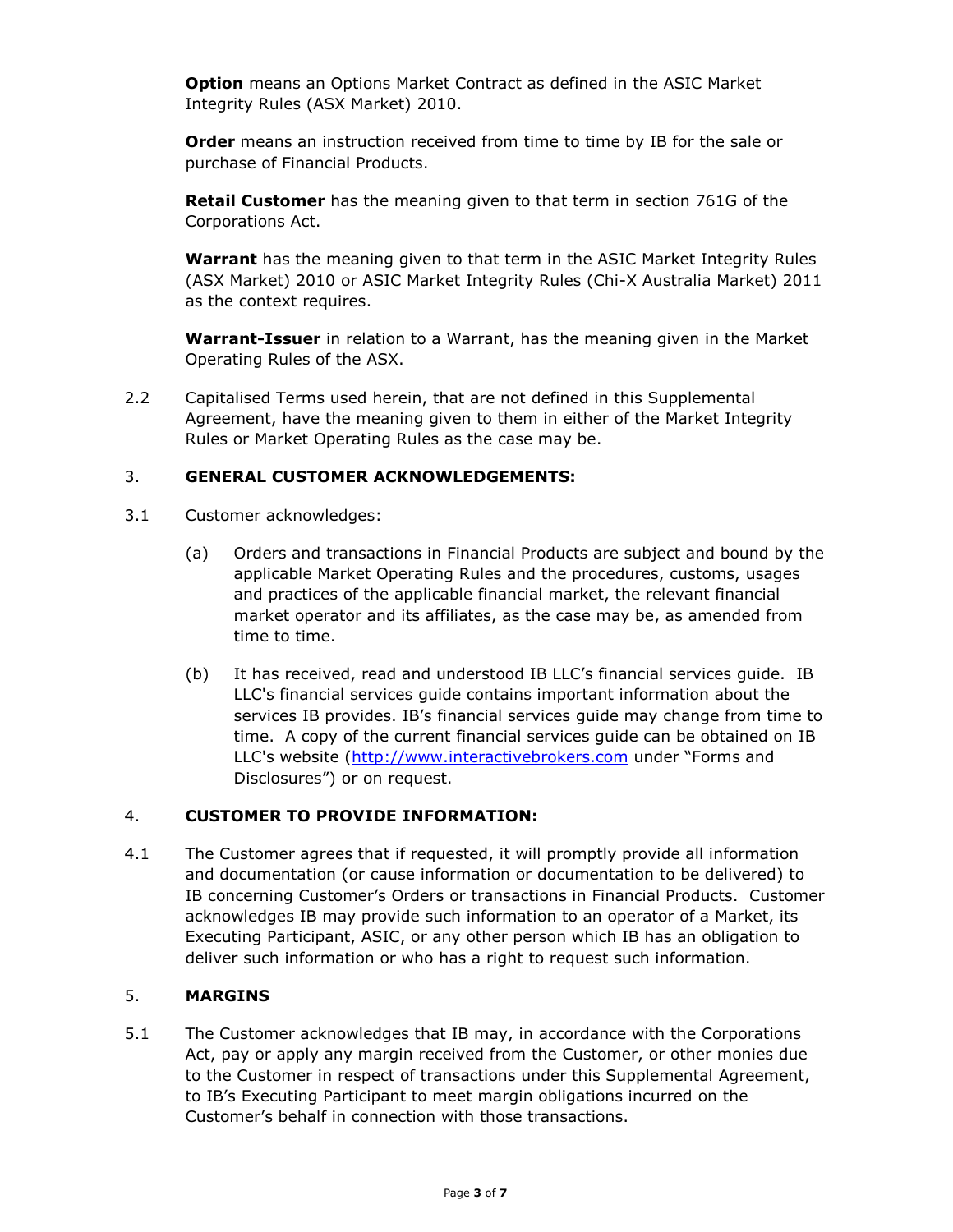#### **PART B – ASX AND CHI-X TERMS**

### 6. **EXECUTION AND CLEARING AND SETTLEMENT ARRANGEMENTS**

- 6.1 The Customer agrees that when it instructs IB to deal or arrange for a dealing in Financial Products traded on the ASX or Chi-X, as the case may be:
	- (a) IB will arrange for its nominated Executing Participant, which is a Market Participant of ASX and Chi-X, to enter such orders on its behalf.
	- (b) Notwithstanding IB acts on your behalf, when the nominated Executing Participant executes orders on the ASX or Chi-X, it does so on behalf of IB and not as agent of the Customer.
- 6.2 The Customer acknowledges that all transactions in Cash Market Products or Warrants executed by Executing Participant on IB's behalf will be cleared by the Cash Market Clearing Participant on behalf of IB.
- 6.3 The Customer agrees it owes settlement obligations and any other obligations which are ancillary to such purposes for all dealings in Financial Products traded on either or both of ASX and Chi-X to IB, who will settle with the Executing Participant or the Clearing Participant as the case may be.

## 7. **CUSTOMER ACKNOWLEDGEMENTS**

- 7.1 The Customer acknowledges and agrees that:
	- (a) As IB is not a Market Participant of the ASX, the Customer's transactions in Cash Market Products on ASX are not covered by the National Guarantee Fund.
	- (a) In relation to Options or Warrants and if the Customer is a Retail Customer:
		- (i) the Customer has received and read a copy of each current explanatory booklet published by ASX in respect of Options and Warrants, which as at the date of this agreement is available by accessing the following sites:
			- (A) [http://www.asx.com.au/documents/resources/UnderstandingO](http://#) [ptions.pdf,](http://#)
			- (B) [http://www.asx.com.au/documents/products/understandingwa](http://#) [rrants.pdf,](http://#)
		- (ii) the Customer has received and read a copy of the product disclosure statement prepared by IB in respect of Options.
		- (iii) trading in Options and Warrants incurs a risk of loss as well as a potential for gain. The Customer has considered its objectives, financial situation and needs and has formed the opinion that trading in Options and Warrants is suitable for the Customer's purposes.
		- (iv) the Customer has read and understood the details of the contract specifications of the Options and Warrants, in which the Customer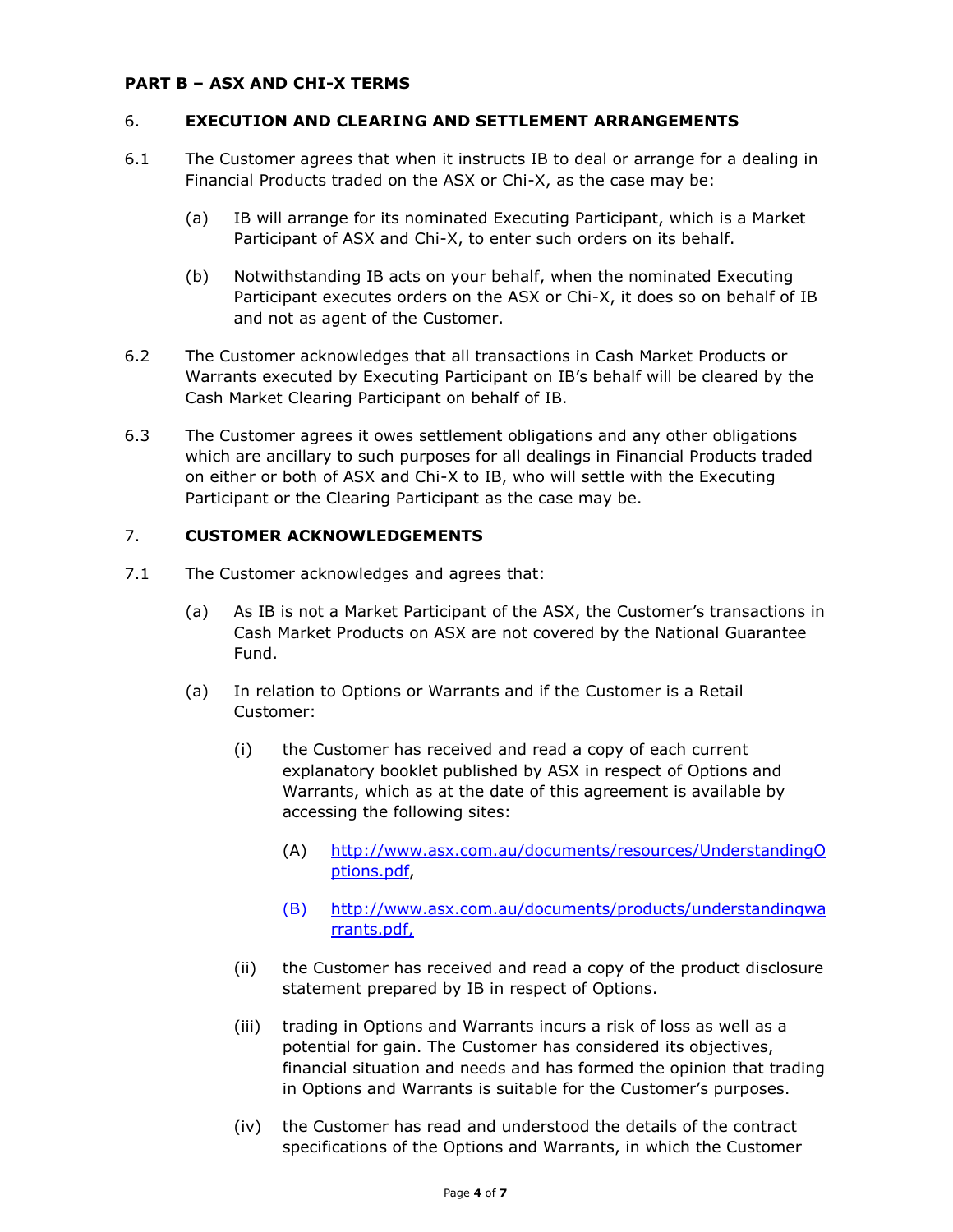has instructed IB to deal on its behalf, and the documents given to the Customer as set out in this Supplemental Agreement.

- (v) notwithstanding that the Executing Participant may act in accordance with IB's instructions, who in turn may act in accordance with the instructions of, or for the benefit of, the Customer, any contract arising from any order submitted to the ASX, is entered into by the Executing Participant as principal.
- (vi) IB (or the Executing Participant) may in certain circumstances permitted under the Market Operating Rules or the Corporations Act, take the opposite position in a transaction in the Options, either acting for another person or on its own account.
- (vii) Customer must pay to IB commissions, fees, taxes and charges in connection with dealings for the Customer in Options and Warrants at the rates determined by IB from time to time and as notified to the Customer in writing on IB's website.
- (viii) IB may record telephone conversations between the Customer and IB and if there is a dispute between the Customer and the IB, the Customer has the right to listen to any recording of those conversations.
- (ix) IB may refuse to enter into or arrange transactions in respect of Options or Warrants (or any other Financial Product) for the Customer, or limit transactions in such Financial Products it enters into for the Customer, and if that occurs, IB will notify the Customer of any refusal or limitation as soon as reasonably practicable.
- (x) IB is not required to act in accordance with the Customer's instructions and/or that the Executing Participant is not required to act in accordance with IB's instructions, where to do so would constitute a breach of the Market Integrity Rules, Market Operating Rules, the clearing rules or the Corporations Act.
- (xi) A Warrant has a limited life and cannot be traded after its expiry date.
- (xii) Warrants do not have standardised Terms of Issue and it is the responsibility of the Customer to become aware of the Terms of Issue of any Warrant in which the Customer chooses to invest.
- (xiii) Warrants may be subject to adjustments after their initial issue and it is the Customer's responsibility to become aware of any adjustments which may have been made to any Warrant in which the Customer chooses to invest.
- (xiv) That the admission to trading status of a Warrant does not imply that the ASX or the Securities Exchanges Guarantee Corporation Limited gives any guarantee or warranty as to the viability of the Warrant-Issuer or Guarantor.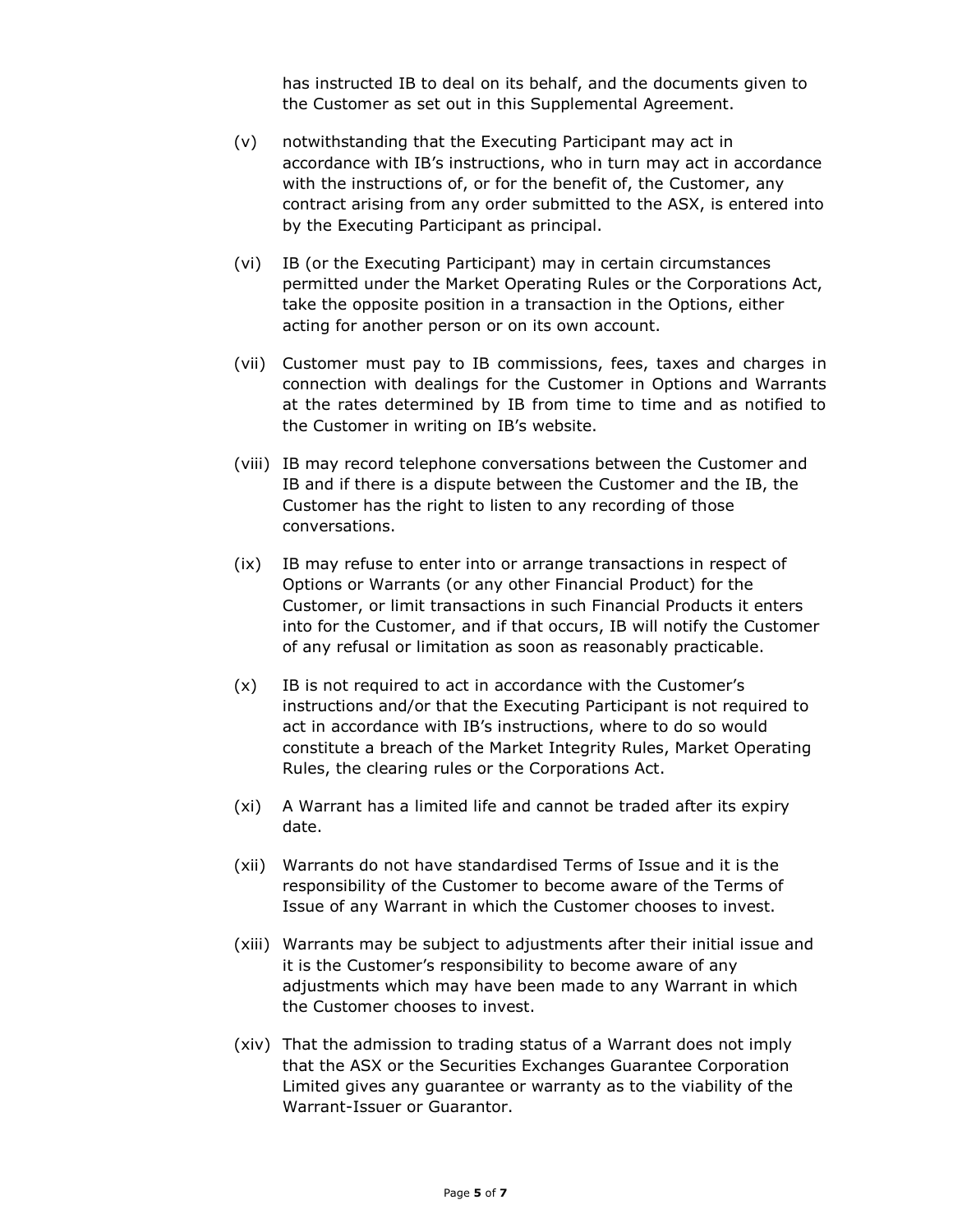(xv) That a failure of the Warrant-Issuer or the Guarantor (if applicable) to fulfil their obligations does not give rise to a claim against ASX, the handling Market Participants (including the ASX Executing Participant), IB, or the Securities Exchanges Guarantee Corporation Limited.

### 8. **ADDITIONAL TERMS AND ACKNOWLEDGEMENTS APPLICABLE TO OPTIONS**

- 8.1 The Customer acknowledges and agrees that:
	- (a) It is either:
		- (i) acting as principal; or
		- (ii) acting as intermediary on another's behalf and are specifically authorised to enter into Derivative Contracts, by the terms of:
			- (A) an Australian financial services licence held by the Customer;
			- (B) a trust deed (if the Customer is a trustee); or
			- (C) an agency contract.
	- (b) The Customer must not breach, either alone or in concert with others, the position or exercise limits referred to in any applicable laws, explanatory booklet or of which IB otherwise notifies to the Customer.

## **PART C – ASX 24 TERMS**

#### 9. **EXECUTION ARRANGEMENTS**

- 9.1 The Customer acknowledges and agrees that when it instructs IB to place an Order in respect of Financial Products able to be traded on ASX 24:
	- (a) IB will appoint its Executing Participant to place such Orders or execute such transactions on its behalf instead of placing those Orders or executing those transactions itself.
	- (b) When the nominated Executing Participant places Orders or executes transactions on the ASX 24, it does so on behalf of IB and not as agent of the Customer.
	- (c) The Clearing Participant will clear all transactions on ASX 24 on behalf of IB.

#### 10. **REGISTRATION OF CONTRACTS WITH ASX CLEAR (FUTURES)**

Any benefit or right obtained by IB's Executing Participant upon registration of a transaction with ASX Clear (Futures) by way of assumption of liability of ASX Clear (Futures) under any transaction or any other legal result of such registration is personal to IB's Executing Participant and the benefit of such benefit or right does not pass to the Customer.

### 11. **IB'S LIABILITY**